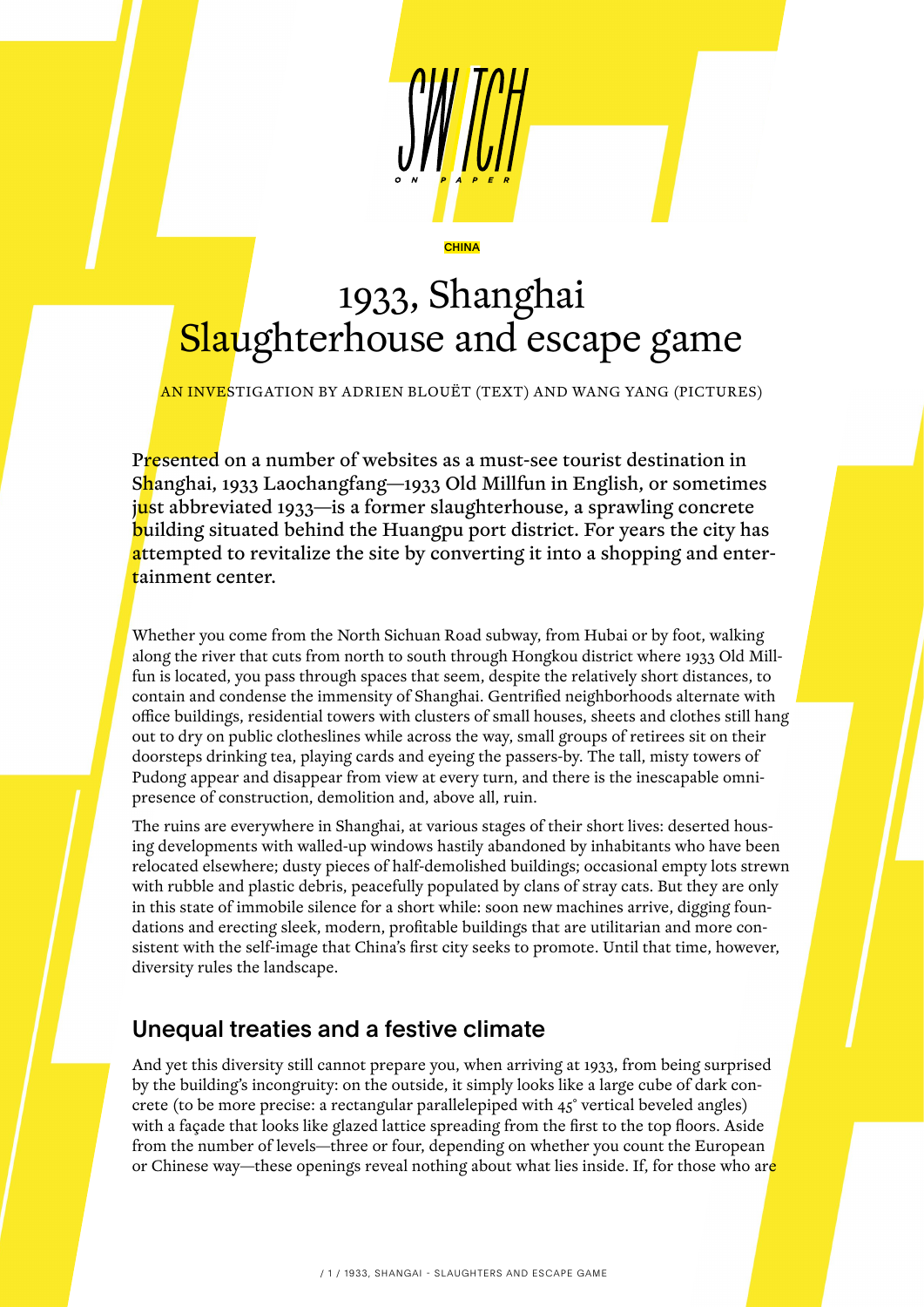sensitive to a place's aura or to shapes reminiscent of totalitarian architecture, the appearance and strangeness of this façade provoke a sense of anxiety, the discrete but unmistakable presence of Starbuck's immediately reassures, erasing any doubts, in part, and providing a hint as to the building's purpose. The other windows on the ground floor, overshadowed by the column-lined gallery, look onto a gym, a convenience store and several less intriguing shops.

The building's main entrance is in the middle, next to the café. Once inside, all memory of its exterior is erased: I feel like I've entered a shopping mall, albeit a dark one with low ceilings and made entirely of concrete. Only after taking a few steps forward do I reemerge into the daylight of the inner court, which is filled almost entirely by the second part of the construction, a circular atrium also made of concrete and glass. The atrium is connected to the first part of the edifice by what seems to be an anarchic tangle of walkways and bridges: looking up, you get lost in the multitude of diagonals, perspectives and vanishing points. The general look of the building, a round form within a square, evokes the Chinese *cong*, a religious object whose function is ambiguous but that illustrates the ancient notion of a round universe and a square Earth nested one into the other<sup>1</sup>. However, the slaughterhouse was designed in 1933 by a British architect named Balfours, about whom neither I nor anyone else has found any trace. Financed by the Shanghai municipal council, this building ostensibly inspired two others of its kind, one in London and one in the USA, or perhaps India, yet there remain no vestiges nor direct accounts of these two other hypothetical slaughterhouses.

In 1933, the Japanese armies had already invaded Manchuria but were still four years away from ending the "fifty-year-long party that was Shanghai", as J.G. Ballard called it, himself a British citizen who spent his formative years in the city<sup>2</sup>. For it was indeed during the 1920s and 30s that Shanghai rose to become a giant financial capital, evolving from a port megalopolis into the capitalist avant-garde of Asia3 . "Everything could be bought or sold," says Ballard in his autobiography, in which he paints an apocalyptic portrait of Shanghai where war and extreme misery proliferate alongside the wealthy inhabitants of the "foreign concessions". These were—for the period of time when there were only the French and international concessions, in the latter of which the 1933 was located—an important part of the city center. Great Britain obtained its own concession only after the First Opium War, before fusing with the American one, when its army methodically ransacked the Old Summer Palace, the legendary Yuanming Yuan *Gardens of Perfect Brightness*, alongside Napoleonic troops in the early 1860s, and after signing new "unequal treaties" 4.

In the 1930s, about fifty thousand foreigners lived in Shanghai<sup>5</sup>, and did so entirely removed from the worries of the Sino-Japanese war. In this relatively carefree environment of intense economic prosperity, the members of the foreign concessions council, which counted not a single Chinese person, decided to offer the city a slaughterhouse, the most expensive and efficient one ever built at the time. Aside from the stress of having to provide meat to this ric<mark>h</mark> population, one might imagine that this type of construction contributed quite thoroughly,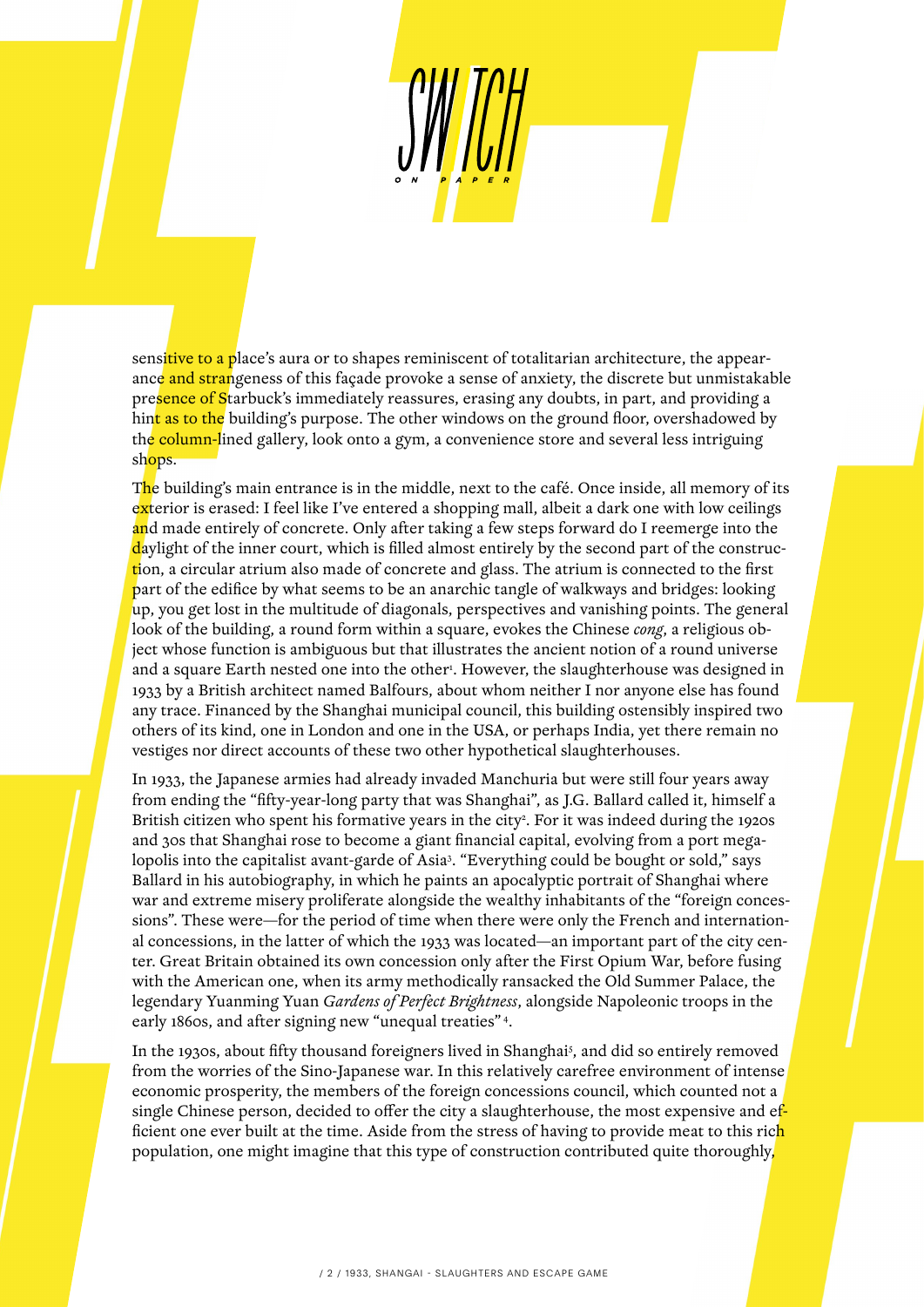in the colonial imagination, to Shanghai's rise to the rank of industrial city within a vast country that was still predominantly rural.

The Yu Hongji Construction Firm contracted to build the slaughterhouse was Chinese and one of the three biggest construction companies in Shanghai, but the cement was imported, once again, from Great Britain. Limited as I am to Anglo-Saxon references (due to my basic level of Chinese), it is impossible to ascertain whether Balfours knew Shanghai at all or conceived his plans in England before sending them to his counterparts in China and, possibly, the USA or India. In these other countries, I doubt that the shape of the slaughterhouse would evoke the universe and the Earth; at most it recalls the Panopticon envisioned in England for the Bentham brothers at the end of the 18th century. Even if Balfours or his collaborators had been familiar with Chinese thinking, one wonders what this shape might evoke in other parts of the world, aside from a subconscious and, for all intents and purposes rather superfluous dimension of exoticism.

### History • Architecture • Lifestyle

Inaccurate or unfounded though it may be, some of the information mentioned above comes from the bilingual Chinese-English brochure distributed at the 1933 welcome desk, where you can also find photo postcards depicting the building's empty interior.

In reality, the 1933 is rarely empty. Though it may be less densely frequented than other shopping centers proliferating throughout Shanghai, it seems to attract a noteworthy amount of tourists, solitary wanderers and general curiosity. 'History, Architecture and Lifestyle' reads the brochure, which then goes on to describe a vague array of activities on offer: shopping, dining, and the "Fantastic 1933". 'Spicy Party, Modern Drama, Fashion Rendezvous': this last page refers to the large, round conference room located at the top of the atrium, where marketing events, some concerts and the occasional gala are held. From the look of the pictures, the room—decked out in giant screens and thick curtains—looks like any other room dedicated to these purposes.

In addition to this promotional information, however, the backside of the brochure includes the history of the slaughterhouse and how it operated. It mentions the many columns—over three hundred—that support the ceilings without requiring cross-beams, the structure made entirely of concrete, and the aeration system which I described earlier as latticework. The latter deliberately faces west, toward the Buddhist heaven, to channel the souls of slaughtered animals away from concrete purgatory. More prosaically, it was designed to keep the slaughterhouse cool in the intense subtropical heat and to air out the nauseating odors that naturally emanated from all the butchery. At the time, it was the very height of technology.

The alignment of the octagonal columns and their flared tops recalls perspectives from roman basilica, whereas the cattle bridges and walkways create playful fluctuations of light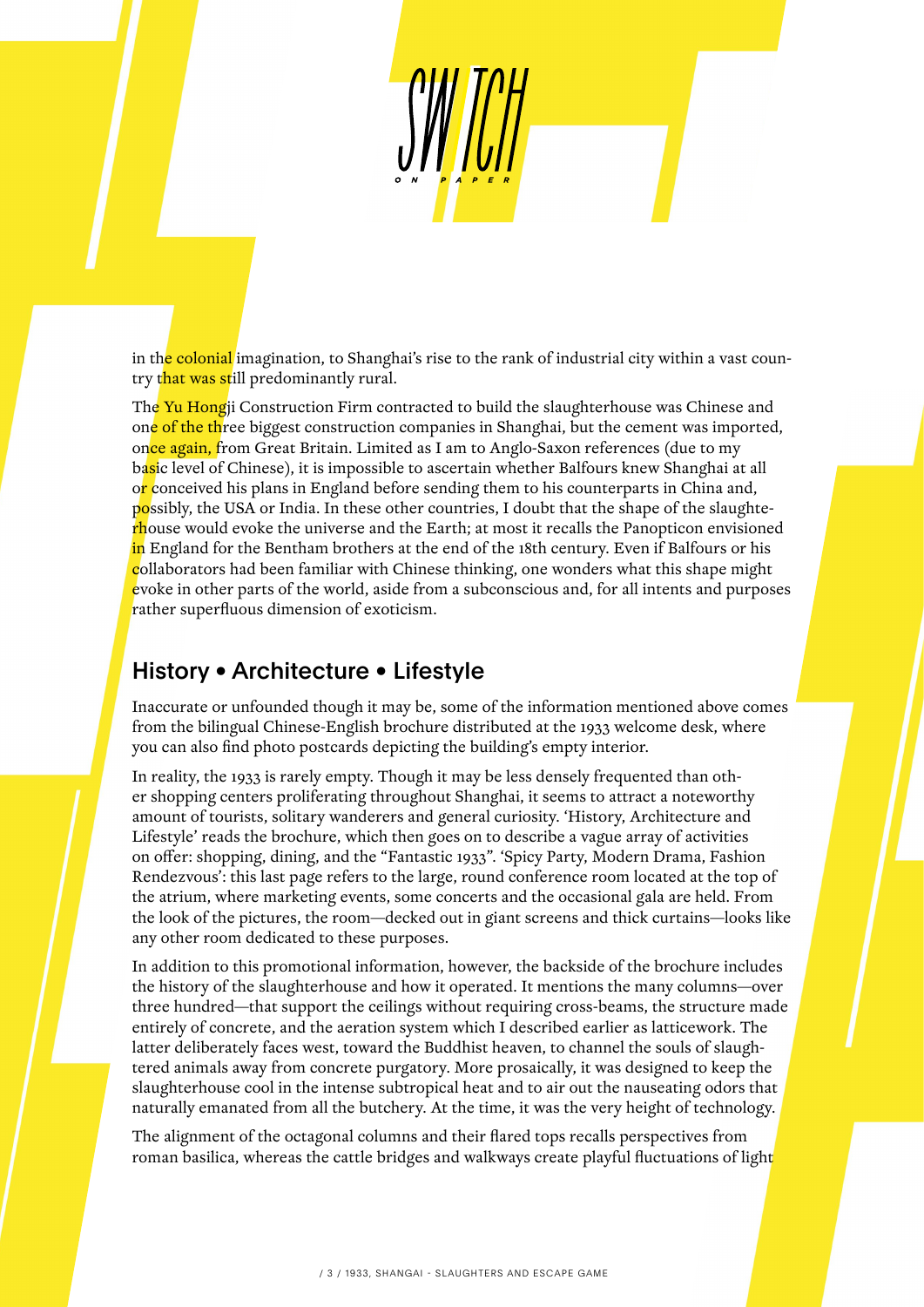and shadow. Walking around the atrium on the ground floor, I mainly notice that most of the shops—a jeweler, a gym—are bathed in darkness and do the best they can with electric light, lending the place a rather troglodytic, or vaguely medieval atmosphere.

There are countless elevators and a multitude of spiral staircases connecting to the upper floors, but the brochure recommends that visitors follow the path taken by livestock, in order to "feel the style of the 1930s". A few green plants languish next to the entrance ramp, which adjoins a triangular space, open and flanked by heavy gray numbered doors next to which pictograms have been added for a 'bygone' effect, representing caged livestock. Confinement room, it says. In front of these dungeons, the ground is round, grooved and lined with gutters to channel the flow of animal blood. The more hands-on aspects of slaughter must have taken place here. The livestock, pushed this way via the access ramp on the first floor, probably grasped rather quickly the fate that lie ahead. While climbing the gentle slope, which had been crudely scoured to prevent hooves from slipping, I imagine the style of the 1930s as one including a certain amount of tension.

On the upper floors a slab of smooth concrete has been poured onto the ground. From the first floor you can get a better view of the many bridges, which gives you a clearer idea of the 1933's convoluted shape. Photographers dot the landscape, playing hide and seek amongst columns and balconies: amateurs or professionally-equipped, alone or with their models, they seem to constitute the most perennial category of visitor, happily discovering the photogenic generosity of this labyrinth of lines and curves. Despite the light bulbs, the walkway encircling the entire building remains dark: the low ceiling and the rotunda-filled courtyard block out natural light, and the little that does reach through to the large hallway quickly recedes into a general dimness.

While making the rounds, I am overcome by a sense of familiarity: this architecture, this inner courtyard encircled by a walkway that dominates the view and offers the only pathway to travel the entire periphery, reminds me of the one in Chinese director Wang Bing's film *'Til Madness Do Us Part*. In this long documentary filmed almost entirely indoors, we follow the daily life of about forty interns at a psychiatric hospital in Yunnan, two thousand kilometers southwest of Shanghai<sup>6</sup>. In Wang Bing's film, however, the hallway is enclosed by wire mesh and is much narrower. It is both a path that can offer the occasional circular stroll and a connector between the rooms where the captives live and sleep. At 1933, the rooms were once cold storage rooms, or ones where livestock ate their final meals. Today they are the restrooms, kitchens and even a restaurant tastefully called "The Bull Market". Although the hallway of the 1933 is not fenced in, it is no less oppressive than the one in *'Til Madness Do Us Part*: since the atrium is always close at hand, you never have a clear view. The only lines of sight that move away from the smothering gallery are granted by funnel-shaped bridges of various widths that the livestock took, after their meal, on their way to the atrium, where they were killed.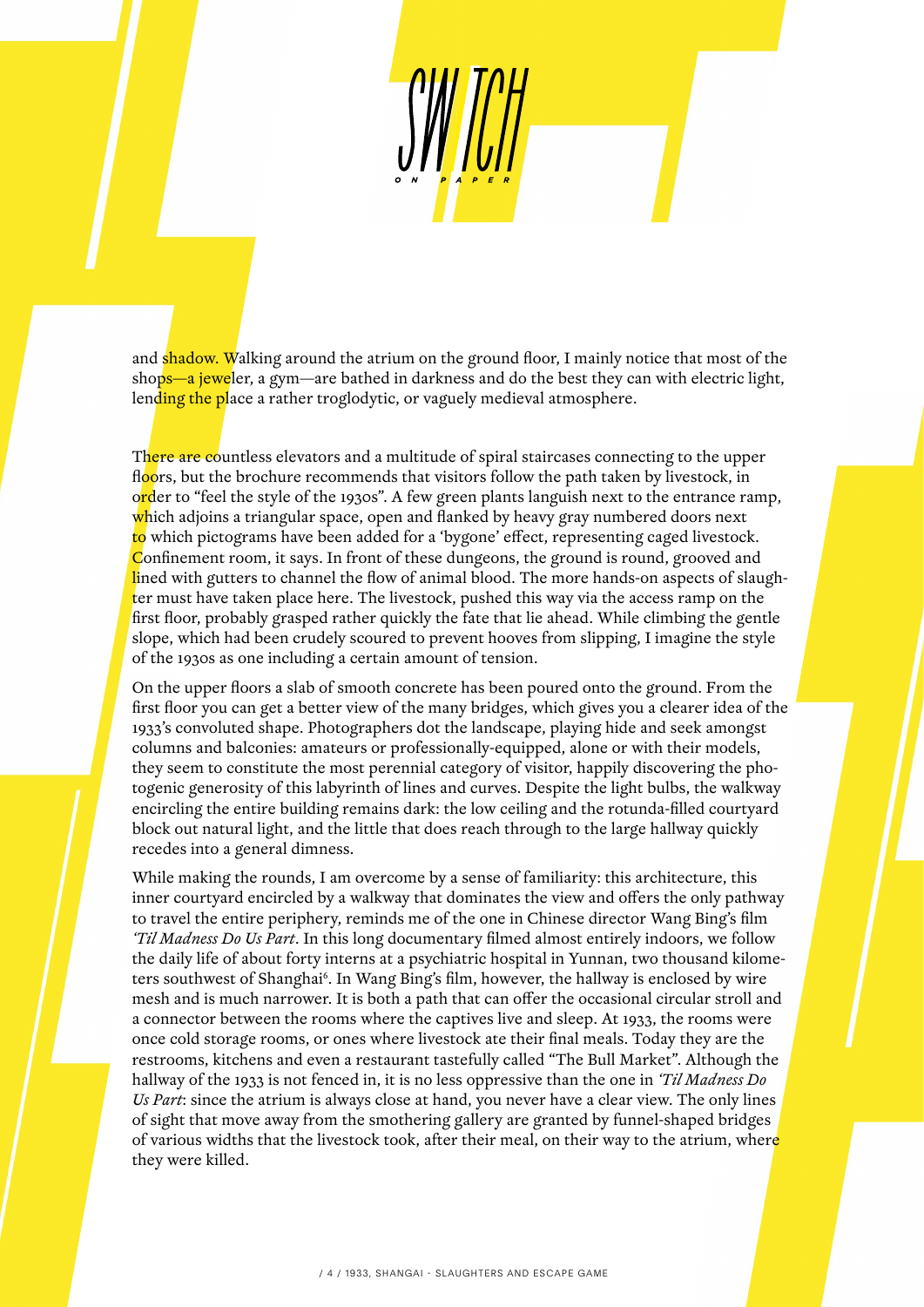# New life

To my knowledge, the 1933 is not the only slaughterhouse to have been reconverted. At a time when refrigerated transport was more or less non-existent, slaughterhouses were still built in the city center, undoubtedly to find the shortest possible producer-to-consumer circuit. Today it is hard to imagine herds being shuffled by foot or by truck through the decontaminated streets of a major metropolis, and the slaughterhouses, like most other industrial buildings, have been relocated away from the sensitive eyes and noses of the masses. Some ancient slaughterhouses, like the ones in Toulouse or Rome, now house contemporary art museums, while others—including the ostensible twins of the 1933—have been destroyed to make housing for less superstitious city dwellers. After a halt in beef production, the former slaughterhouse served various other functions before spending several years suspended in a state of ruin. Perhaps an art center was envisioned within the walls of the 1933, and then abandoned, since the overwhelming architecture would have been too imposing and incompatible with the needs of an exhibition space.

Regardless, the activities that take place here today are as varied as they are arbitrary: on the first floor there is a cigar club, a theatre whose bilingual posters claim to draw an international public, a few trendy shops and a café that is, for the most part, a space reserved for dogs to play on miniature slides as the staff gently looks on.

After walking the entire square perimeter of the courtyard, I follow a narrow staircase to the second floor. There are details everywhere to remind you of the place's memory; giant steel hinges are still stuck in the concrete frames of openings, and some are even integrated to the railing in order to facilitate the current flow of visitors, who no longer run the risk of crossing paths with a stray bull.

The walkways on the upper floors do not go all the way around the building. On the western side of the façade, the one used for the ventilation system, the galleries have been staggered, still accessible by crossing stairs and ramps. The higher you go, the more sunlight enters the space, and the start-ups and other studios specialized in baby portraits on the last floor are, in this regard, the most fortunate. On the rooftop are a few desolate terraces awaiting finer, springtime days to be revived.

The last floor of the atrium is the nerve center of the 1933, not only topographically speaking, but also from a lucrative point of view. After finding my way inside by crossing one of the concrete bridges, I notice I am in a large conference room. According to the brochure, the room's glass floor is in the latest style and can support up to four hundred kilos per square meter. The slaughterhouse's proximity to one of the biggest Bund hotels is also emphasized, as is the existence of a freight elevator that can lift a car up to the room.

Seen from beneath, one floor down, it is impossible to judge whether a new concept car model is featured on tonight's stage, but the excitement is palpable through the glass ceiling. Caterers stumble through stairways and technicians test all of the speakers at the same time